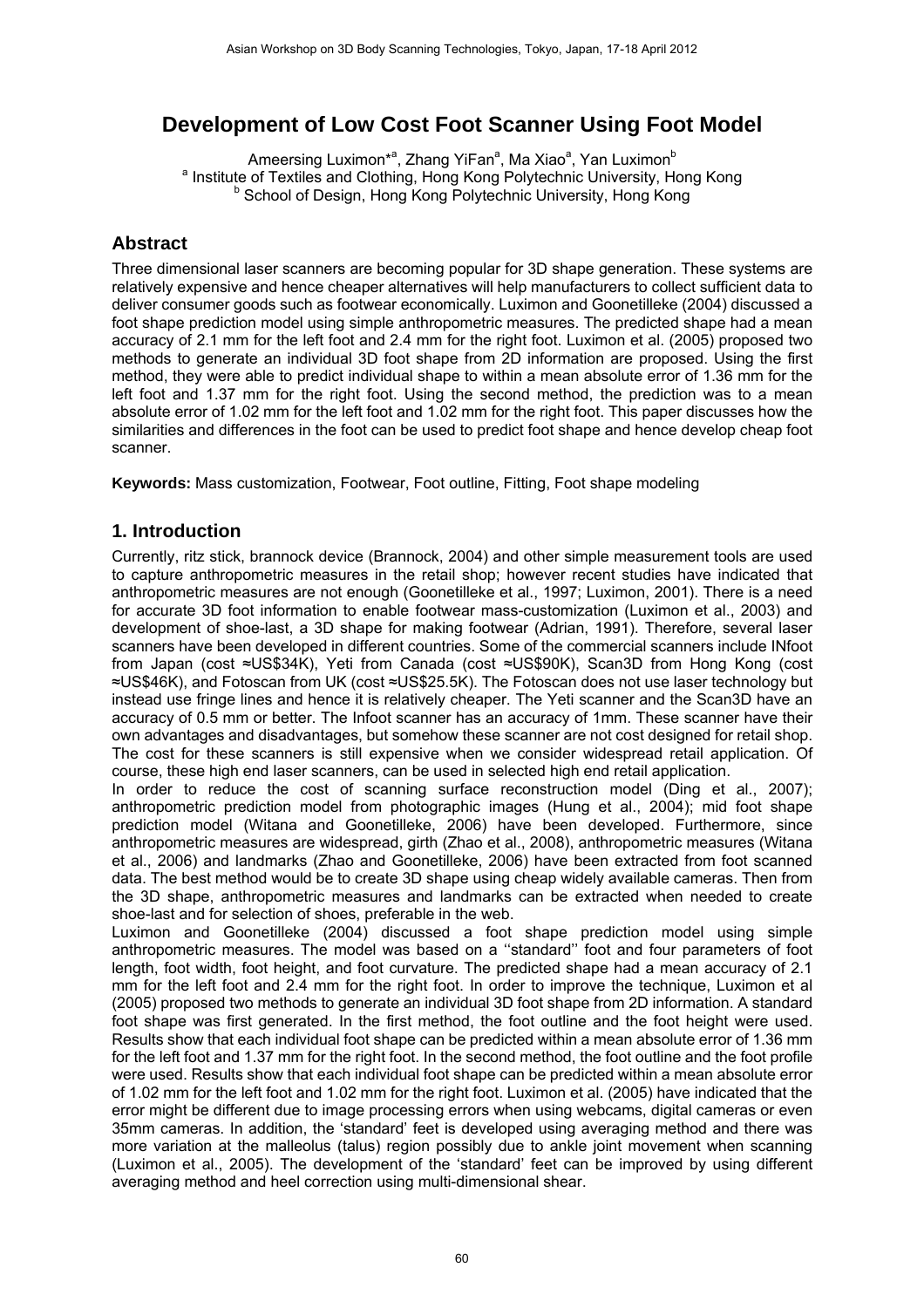This paper discussed the method for computation of 'standard' feet; develop several 'standard' feet based on foot type; improve the foot prediction model using multiple views; improve the foot prediction model using accurate laser scan at fixed location; and develop a prototype experimentation model to account for image processing errors. The principle of foot shape prediction and scanner development is based on similarities and differences. For similarities, we generate a standard foot shape. The standard foot shape can be average, mode or median shape. The differences are captured by low cost web cameras, anthrop meters and other simple tools.

# **2. Similarities - 'standard' foot**

#### **2.1. Foot alignment**

Since the foot is very complex it is important to find methods to align it. Some techniques involve heel to  $2<sup>nd</sup>$  toe alignment; heel center line alignment; or alignment based on principle component methods. In a digital system we might look into different techniques of alignment and their advantages. However when we are developing a scanning method, it is very important to have a standardized method for foot alignment inside the scanning space to reduce acquisition errors. It should be also noted that the foot is not a fixed shape, hence deformed when we are trying to manually align the foot in a given space. Special care should be taken to avoid deformation and reduce errors.

### **2.2. Ankle correction**

Based on previous studies it is found that there are larger errors at the ankle region (Luximon et al., 2005). Therefore, there is a need to find some corrective method. In this study we propose the non-linear shear method to correct the position of the heel. Using the non-linear shear, while keeping the plantar foot shape fixed the dorsal side of the foot is shifted (shear) based on a function which is dependent upon the height along the Z-axis (Fig 1.).



*Fig. 1. Correction for ankle position.* 

## **2.3. Computation of standard foot**

Once the foot is aligned and corrected for slight shift at the ankle joint, the foot can be classified based on toe length (length of 1<sup>st</sup> toe > length of  $2^{nd}$  toe; length of 1<sup>st</sup> toe = length of  $2^{nd}$  toe, length of 1<sup>st</sup> toe  $\leq$  length of  $2^{nd}$  toe), arch height (low arch, normal and high arch), cultures. Depending upon the size of our sample, various standard foot shapes can be generated. The method to generate standard foot may vary. It can be based on triangulation method or sectioning methods. Goonetilleke and Luximon (1999) has developed sectioning method and it seems to work well with the foot shape. The cross section at q% of foot length is given by  $S_{ik}$  where  $i = 1,...,n_n$ ; k = 1,..,q,..,99. Alignment the sections at the centre (centroid) and using 360 points at 1 $\degree$  interval per section, the points on cross section  $S_{i}$  is given by  $_{\rm s}$  $_{\rm p_{ik}}$  where i = 1,...,n<sub>n</sub>; k = 1,...,q,..,99, l=1,..,360). Standard foot can be generated using various methods. Goonetilleke and Luximon (1999) proposed average method. The points on the 'standard' foot using averaging method (shown in equation 1) is given by  $\overline{p_{kl}}$  where k = 1,..,q,..,99; l=1,..,360).

$$
\overline{p_{kl}} = \frac{1}{n_n} \sum_{i=1}^{n_n} s p_{ikl}
$$
 (1)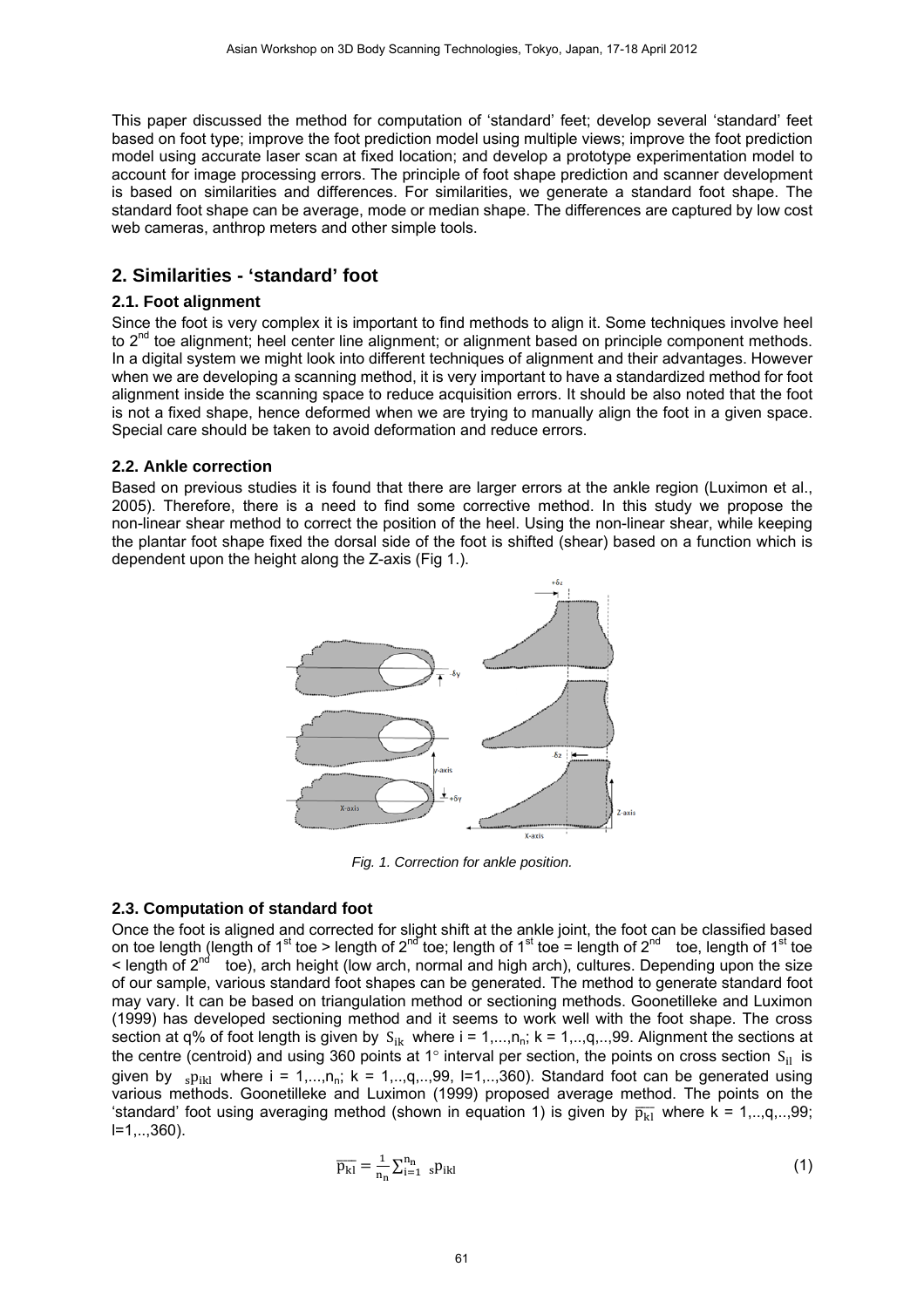In some cases using centroid and computation of points along the curve at  $1^\circ$  interval may not be acceptable due to huge deviation from ellipsoidal shape. Furthermore, when generating the standard foot using the average method the dorsal ( $C_{Dorsal}$ ) and planar ( $C_{plantar}$ ) curve are not considered. In order to improve the 'standard' foot a new method is proposed to account for dorsal ( $C_{Dorsal}$ ) and planar (Cplantar) curve. Each cross section is separated into dorsal and plantar part. For simplicity, the dorsal curve is sectioned into equal number of points, say  $n_d$ , and the plantar curve is sectioned into equal number of points, say  $n_p$ . Assuming similar to previous case 360 points are used, then  $n_p + n_d = 360$ . Points on the cross section S<sub>il</sub> lying on the plantar side is given by  $p_{ikl}$  where i = 1,...,n<sub>n</sub>; k = 1,..,q,..,99; I=1,..,n<sub>p</sub>). Points on the cross section S<sub>il</sub> lying on the dorsal side is given by  $_{d}P_{ikl}$  where i = 1,...,n<sub>n</sub>; k = 1,..,q,..,99; l=1,..,n<sub>d</sub>). The points on the 'standard' foot using averaging method (shown in equation 2) is given by  $\overline{p_{kl}}$  where k = 1,..,q,..,99; l=1,..,360).

$$
\overline{p}_{kl} = \begin{cases} \sum_{i=1}^{n_p} p_{ikl} & \text{where } i = 1, \dots, n_p \\ \sum_{i=1}^{n_d} d_{l} p_{ikl} & \text{where } i = 1, \dots, n_d \end{cases}
$$
(2)

### **3. Differences - Foot capture**

Once the standard foot have been generated; individual foot can be predicted based on some direct foot measurements. The direct measurement can come from anthropometers, different profiles from web cameras. Luximon and Goonetilleke (2004) used 4 anthropometric measures. More anthropometric measures can be used to reduce the prediction errors. Also principle component method can be used to select the most important anthropometric measures. In the case of Luximon et al. 2005, foot profile and outline was used. The profiles were not corrected for ankle adjustment. Ankle correction will improve the errors. In addition a mixture of anthropometric measures and profiles can be used to improve accuracy, but at the same time reducing the cost of the scanner.

### **4. Scanning error**

The points on the accurate scan is  $_{a}p_i$  is  $_{(a}x_i, a_iy_i, a_iz_i)$  where  $i = 1,...,n_a$ . The predicted foot shape will have points <sub>p</sub>p<sub>kl</sub> (<sub>p</sub>x<sub>kl</sub>, <sub>p</sub>y<sub>kl</sub>, <sub>p</sub>z<sub>kl</sub>) is where k = 1,..,q,..,99; l=1,..,360. The scanning error will be given by equation 3 and the average error given by equation 4. It should be noted that model prediction error can be calculated, and the model prediction error will be less than scanning error. Scanning error will be slightly larger due to error in image acquisition, camera calibration and digital processing error.

$$
e_{kl} = \min \left\{ \sqrt{(\, _p x_{kl} - _a x_i)^2 + (\, _p y_{kl} - _a y_i)^2 + (\, _p z_{kl} - _a z_i)^2} \right\}, \text{ where } i = 1, \dots, n_a \tag{3}
$$
\n
$$
\overline{e} = \frac{1}{99*360} \sum_{k=1}^{99} \sum_{l=1}^{360} e_{kl} \tag{4}
$$

## **5. Conclusion**

In order to develop footwear that can match with the foot shape, three dimensional foot shape information is acquired using 3D foot scanners. Foot modelling to create low cost foot scanner is very important since there is a demand for improved footwear comfort and fit. Existing scanners are expensive and do not take advantage of the inherent similarities between the foot shapes. Also expensive laser scanner and camera system, together with linear gear to capture the foot shape is bulky and does not enable capture of dynamic foot shape. Digital image capture using web cameras, as proposed, does not require linear gear and are cheap. Data from the digital images can be processed based on multi-dimensional scaling and 'standard' foot shape. Improvement of this method using digital video and improved prediction model will be able to predict foot dynamics foot shape.

#### **Acknowledgment**

This work was supported by The Hong Kong Polytechnic University research grant (A-PH98 and 1-ZV1Z).